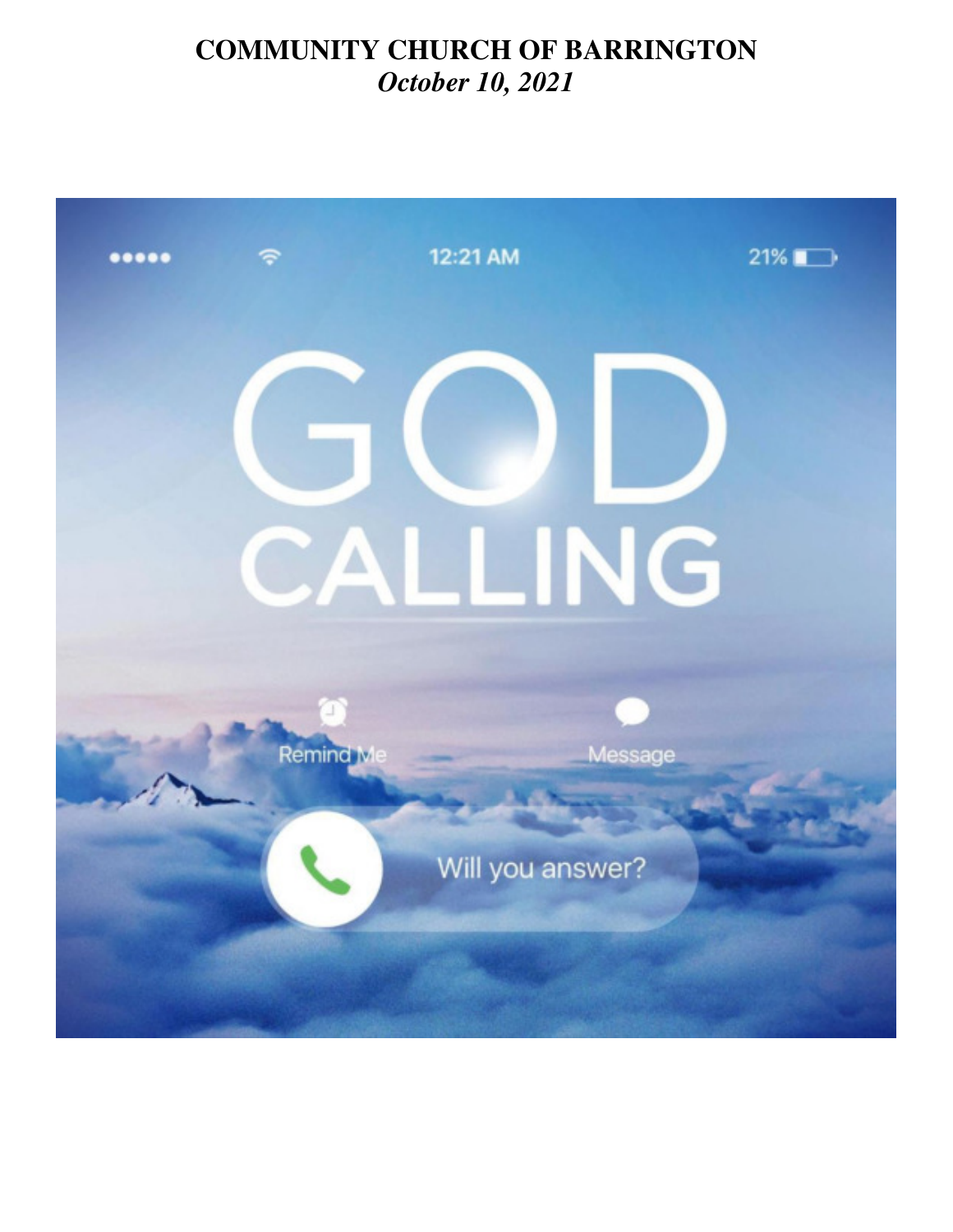### **ORDER OF SERVICE October 10, 2021**

# **PRELUDE** *Here I Am Lord (Jack Schrader) Natalia Revinski O Master, Let Me Walk with Thee (Vicki Collinsworth) I Will Serve Thee (Fred Bock)*

### **WELCOME and ANNOUNCEMENTS**

# **CALL to WORSHIP Ted Newman**

One Voice: With powerful words and dramatic gestures, or with a quiet whisper and a gentle touch, **Many Voices: God's call comes to us, inviting us to offer healing and hope to our world.** One Voice: With courage to face the brokenness around us, with knowledge of what we have to offer, **ManyVoices: God gives us what we need to fulfill the call of Jesus.**  One Voice: Listening for the call of God, praying for the strength to respond, **Many Voices: We open our ears, our hearts, and our minds to God's invitation today. All Voices: Though it may unsettle or challenge us, We gather in this place and time to worship the God who calls!** 

| *HYMN | <b>Come, Thou Font of Every Blessing</b> | #45 |
|-------|------------------------------------------|-----|
|-------|------------------------------------------|-----|

### **SCRIPTURE:** Jeremiah 1:4-10 **Ted Newman**

**<sup>4</sup>**The LORD's words came to me:

**<sup>5</sup>**"Before I created you in the womb I knew you;before you were born I set you apart; I made you a prophet to the nations."

**<sup>6</sup>**"Ah, LORD God," I said, "I don't know how to speakbecause I'm only a child."

**<sup>7</sup>**The LORD responded, "Don't say, 'I'm only a child.' Where I send you, you must go; what I tell you, you must say.

**<sup>8</sup>**Don't be afraid of them, because I'm with you to rescue you," declares the LORD.

**<sup>9</sup>**Then the LORD stretched out his hand, touched my mouth, and said to me, "I'm putting my words in your mouth.

<sup>10</sup>This very day I appoint you over nations and empires, to dig up and pull down, to destroy and demolish, to build and plant."

| One Voice:          | The word of God, for the people of God. |
|---------------------|-----------------------------------------|
| <b>Many Voices:</b> | Thanks be to God.                       |

**\*GLORIA PATRI** *Please stand as we sing* **#806** *Glory to the Father, glory to the Son, glory to the Holy Spirit, Three in One; as it was in the beginning, is now, and shall be, world without end. Amen.* 

### **CHILDREN'S MOMENT** Alayne McNulty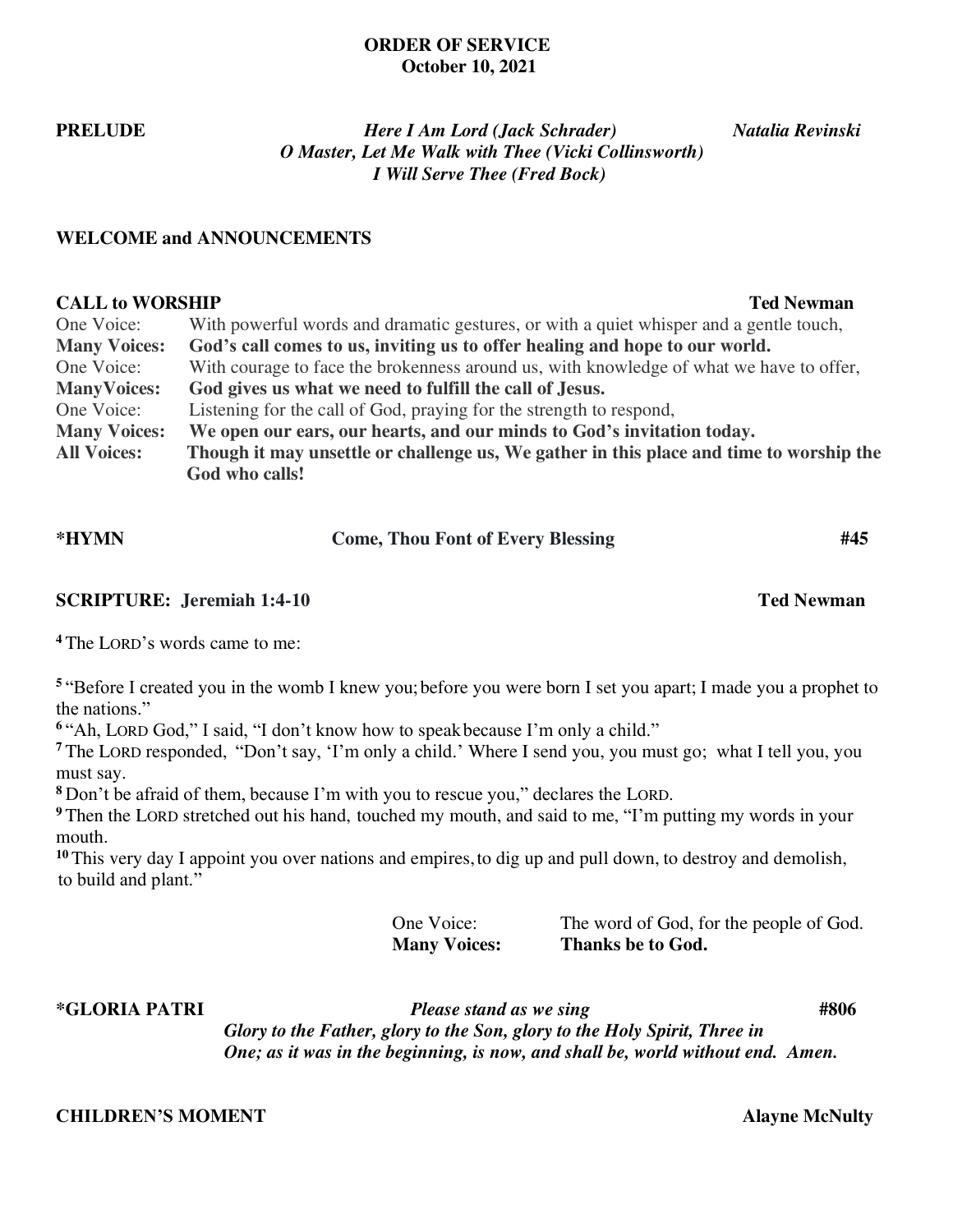### **DOXOLOGY****#808**

 *Praise God from who all blessings flow; praise Him, all creatures here below; Praise Him above, ye heavenly host; praise Father, Son, and Holy Ghost. Amen.* 

### **PRAYER OF DEDICATION**

### **CALL to PRAYER Lord Listen to Your Children Praying #629**

 Lord, listen to Your children praying. Lord, send Your spirit in this place. Lord, listen to Your children praying, send us love, send us power, send us grace.

# **JOYS and CONCERNS of the CHURCH**

One Voice: Gracious God **Many Voices: Hear our Prayer** 

# **PASTORAL PRAYER**

# **THE LORD'S PRAYER**

**Our Father, Who art in heaven, hallowed be Thy name; Thy kingdom come; Thy will be done on earth as it is in heaven. Give us this day our daily bread, and forgive us our debts as we forgive our debtors. Lead us not into temptation, but deliver us from evil, for Thine is the kingdom and the power and the glory forever. Amen.** 

| <b>ANTHEM</b>                                                                                                                                                                                                         | <b>I Surrender All</b>                                                                                                                                                                       | Arr. Cindy Berry                                                                                                                                                                                       |  |
|-----------------------------------------------------------------------------------------------------------------------------------------------------------------------------------------------------------------------|----------------------------------------------------------------------------------------------------------------------------------------------------------------------------------------------|--------------------------------------------------------------------------------------------------------------------------------------------------------------------------------------------------------|--|
|                                                                                                                                                                                                                       | All to Jesus, I surrender;                                                                                                                                                                   |                                                                                                                                                                                                        |  |
| All to Jesus, I surrender;<br>All to Him I freely give;<br>I will ever love and trust Him,<br>In His presence daily live.<br>I surrender all, I surrender all,<br>All to Thee, my blessed Savior,<br>I surrender all. | Make me, Savior, wholly Thine;<br>Let me feel the Holy Spirit,<br>Truly know that Thou art mine.<br>I surrender all, I surrender all,<br>All to Thee, my blessed Savior,<br>I surrender all. |                                                                                                                                                                                                        |  |
| All to Jesus I surrender;<br>Humbly at His feet I bow,<br>Worldly pleasures all forsaken;<br>Take me, Jesus, take me now.<br>I surrender all, I surrender all,<br>All to Thee, my blessed Savior,<br>I surrender all. | I surrender all.                                                                                                                                                                             | All to Jesus, I surrender;<br>Lord, I give myself to Thee;<br>Fill me with Thy love and power;<br>Let Thy blessing fall on me.<br>I surrender all, I surrender all,<br>All to Thee, my blessed Savior, |  |